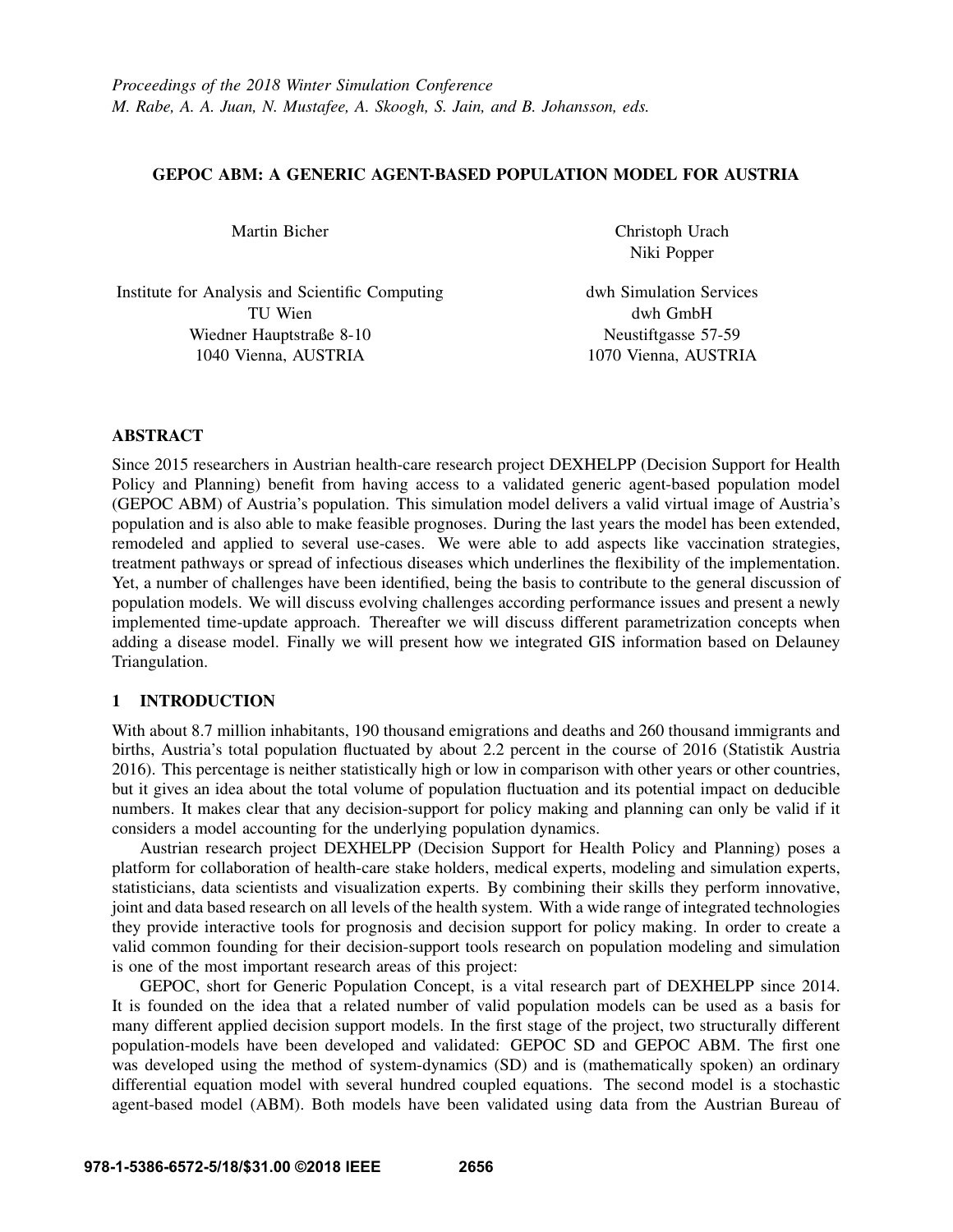Statistics (for details, see (Bicher et al. 2015)). Finally, in fall 2016, also a third population model was added to the collection in form of a partial differential equation (PDE) model (Bicher and Popper 2016)..

#### 1.1 Introduction to GEPOC ABM

All mentioned population models have been sufficiently validated and are tested to produce equivalent results. In the next chapters, we will focus on the agent-based approach GEPOC ABM, as this model became the center of population based health-care research in DEXHELPP and has grown to a powerful and versatile simulation tool for any kind of population-based research problem in Austria. Hereby the coincidence of two important factors was responsible for this success:

- Intensive collaboration with health-care stakeholders provided the possibility for application of GEPOC ABM as a base model for many diverse health-care related research problems.
- Continued research on population modeling and continuous improvement of GEPOC ABM in collaboration with modeling and simulation experts from different institutions.

In this work we want to present the overall view on this versatile population model in detail for the first time. Besides giving a formal model definition we will emphasis on valuable lessons-learned from iteratively applying and improving the model. We will present interesting technical as well as modeltheoretic challenges related to the model and its implementation and state our approaches to overcome them.

# 2 BASIC MODEL DEFINITION AND IMPLEMENTATION

As mentioned GEPOC ABM is an agent-based simulation model and has been validated to firstly, depict the status quo of Austria's population between 1991 and 2017 and secondly to make feasible prognoses matching the forecasts of the Austrian Bureau of Statistics (on the aggregate level). GEPOC ABM is defined via its initialization and its time-dynamics:

Initial Setup: Given a certain start date of the simulation an agent-based model with  $N+1$  agents is initialized. The first *N* of them stand representative for the inhabitants of Austria and will be denoted as *person-agents* henceforth. Each person-agent is given a certain birth-date and (biological) sex. We will refer to them as female and male agents with a certain age. The remaining  $N + 1$ -st agent will play the role of the government and will be denoted as *government-agent*.

Time Dynamics: The model is updated in not-necessarily equidistant time-steps which are defined a-priori. Each time-step consists of two parts:

In the first part all person-agents are iterated in random order. For each addressed agent, the model decides about death, emigration and birth of agents using an event-based strategy. First of all, random numbers decide about whether the addressed agent is scheduled to emigrate, die and/or (for female agents) had an offspring in the regarded time-step. For each action scheduled this way a uniformly distributed random number samples a date for the scheduled action and adds it to an event-list. After all possible events have been regarded the event-list is sorted and processed in correct order. Death and emigration events lead to a removal of the agent (skipping all further planned events) while the birth event leads to a newborn agent with correspondent birth-date added to the model. This strategy is sketched in Figure 1. After all person-agents have been iterated, the government agent generates a certain number of new person-agents (representing immigrants) and adds them to the model. This concludes one model time-step.

This model definition has changed from the original definition of GEPOC ABM ((Bicher et al. 2015)) at two points. Firstly, the original model was updated in equidistant time-steps. This small enhancement became relevant to satisfy the need to execute the model in monthly steps (which may take between 28 and 31 days). Secondly, the mechanism for agent-updates switched from a classic probability-based (markovian) to an event-based approach. We will discuss the benefits of this strategy in Section 2.2 and take a look at the implementation first.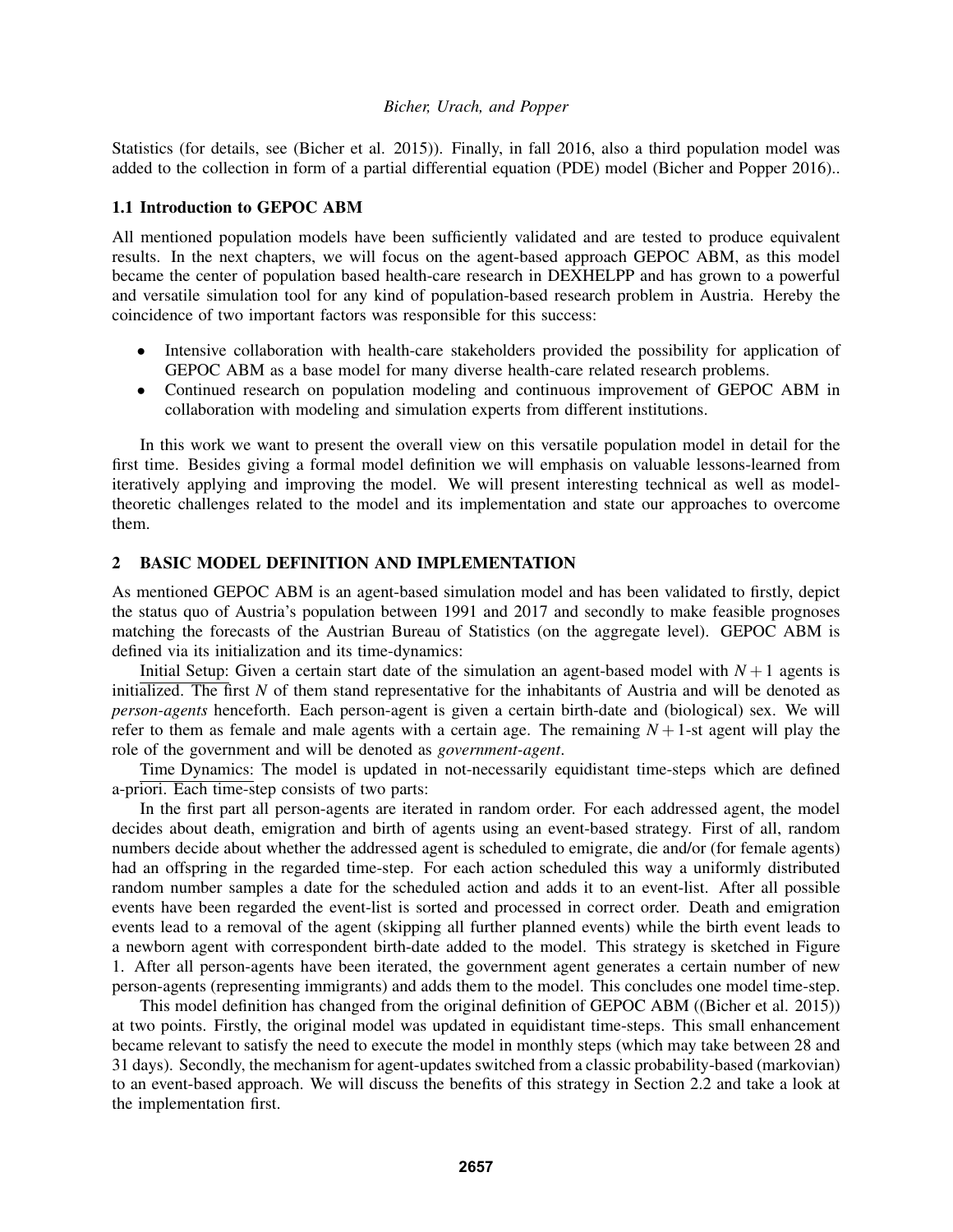

Figure 1: Discrete-event motivated strategy encapsulated in a basically time-discrete update of the personagents in GEPOC ABM.

For our application we found it more useful to implement the model from the scratch than using existing ABM frameworks like Netlogo (Tisue and Wilensky 2004), Anylogic (Grigoryev 2012), Mesa (Masad and Kazil 2015), JADE (Bellifemine et al. 1999) or Mason (Luke et al. 2004). Neither of the mentioned was capable of 1) dealing with the high total number of required agents, 2) load and process all necessary parametrisation data (with reasonable preprocessing time) and 3) provide sufficient flexibility for all potential model extensions. Moreover, as we are dealing with very sensitive health-care data and research questions we wanted to stay in full control of all parts of the simulation and did not want to rely on often loosely documented 3rd party frameworks that work nicely for scientific applications, but reveal shortcomings and bugs when it comes to real-world applications.

We decided to implement the model using the (primarily) object-oriented programming language Python3. Firstly, most Python interpreters can be used free of charge and work platform independent which makes the model easily transferable. Secondly, Python programming requires the use of proper indentation making the code easily readable. Thirdly, millions of freely available Python packages provide high performance algorithms and interfaces to almost any known data format.

# 2.1 Code Performance

Although sub-packages like Numpy and SciPy provide highly efficient and vectorized algorithms to speed up computation times, Python (alike other dynamically typed, interpreted languages) is known to execute comparably slow. Therefore, execution of the simulation model with the full population of Austria (i.e. run the model with 8-9 million agents) is very time and memory consuming. To give a quick example, the execution of a 365day-time-step with 79000 agents takes a Intel<sup>®</sup> Core<sup>TM</sup>i5-5200U processor about 2.02 sec without making use of multithreading. This number scales linearly with the number of agents and time-steps.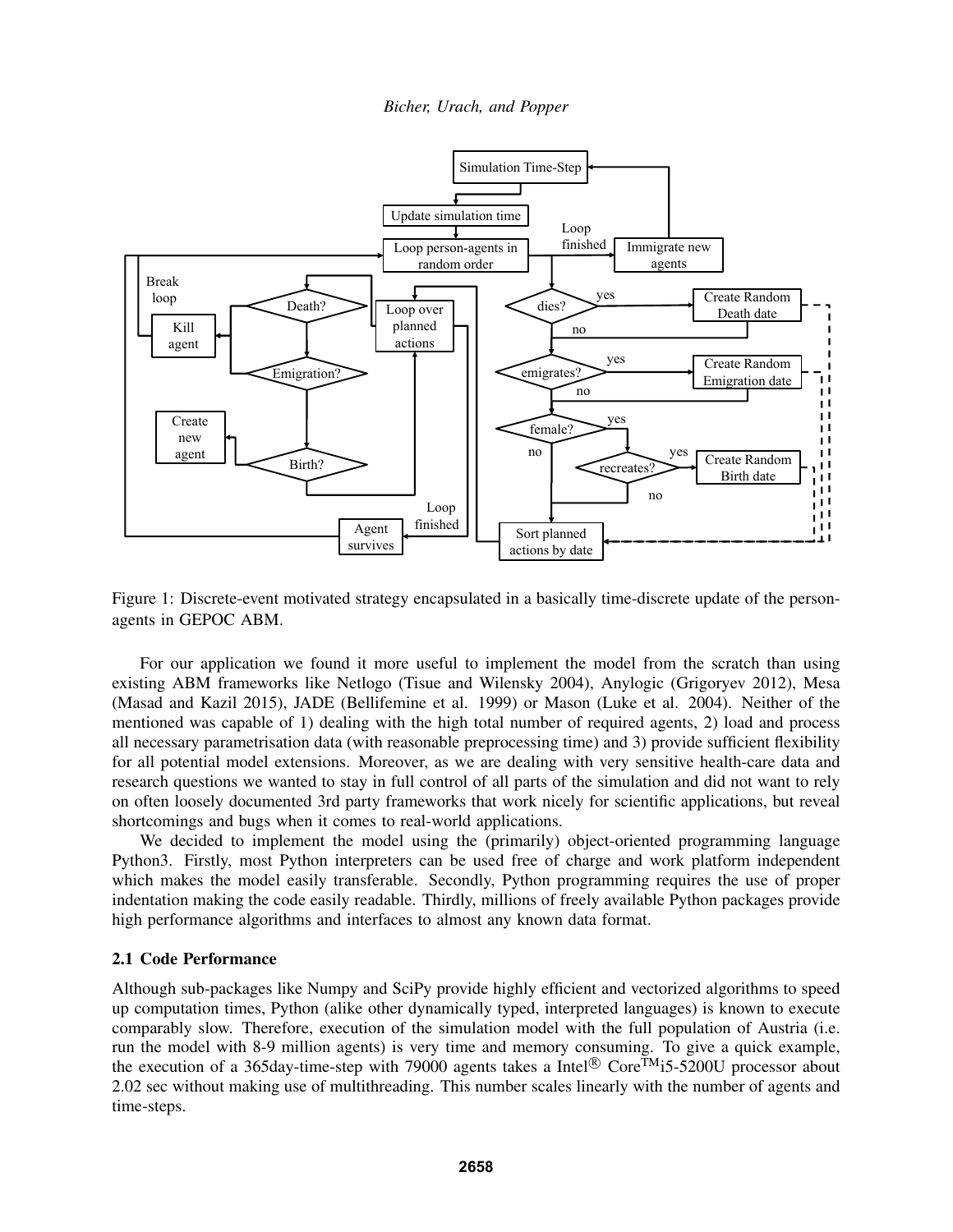The easiest and most obvious solution to this problem is running the model with a reduced number of agents (i.e. one tenth or one hundredth of Austria's original population) instead. Afterwards the simulation results can easily be rescaled to the original size. This strategy was quickly approved to be valid from the modeling perspective: It is a direct consequence of the Law of Large Numbers that the aggregated simulation results with full population match the rescaled aggregated simulation results with reduced population. The only difference is the size of stochastic fluctuations which is proven to be larger when running the model with reduced number of agents (Note, that this result is not only valid for models without interaction as in this case, but also for a broad range of models with interaction. For more information see (Bicher 2017; Bicher and Popper 2015)). To compensate for the higher fluctuations with a downscaled population the simulation can be evaluated more often in Monte Carlo experiments, which increases computation time with a smaller extent.

Surprisingly, the described strategy encountered harsh opposition at decision-makers and its credibility was decreased. Discussing the model's internal logic its easier to communicate, that an agent poses for a statistical-representative of one real person instead of 10 or 100. Hence, we had to get it executable with the full population in reasonable time.

Besides standard means for code optimization two interesting technical measures have been implemented that finally improved performance of the code.

- The generation of new person-agents has a massive impact on the computation time due to sampling of multivariate random numbers with user-defined distribution functions. As this is needed extensively often when generating the initial model population a Markov-Chain Monte-Carlo (MCMC) sampling algorithm was applied for this purpose. We made use of the performant implementation of this algorithm in the *PyMC* package of Python3 (Patil et al. 2010).
- As many applications of GEPOC ABM did not make use of agent-agent contacts or did only require very local contacts (see Section 3) we used Python's native *subprocess* package to make the simulation model capable for multi-threading. Hereby, the initial population is split into a predefined number of parts which can be distributed among an arbitrary number of computation kernels. Hence, as long as it is sufficient that person agents have a very limited range of contact partners, GEPOC ABM can be executed fully parallelized.

Our current work in this area is focuses on improving the parallelization capabilities of GEPOC ABM to allow limited contacts between person agents in different threads comparable to (Collier et al. 2015). Summarizing, we learned the lesson, that performance is still an issue in population models. Strategies to cope with this, have to include not only methods to increase performance but also stakeholder interests.

#### 2.2 Time-Update Strategy

To be fully versatile as a generic framework GEPOC ABM has to be capable of dealing with processes on different time scales. While e.g. infectious diseases like influenza spread in a few days or weeks is usually requires many years and decades to observe the impact of demographic changes on the health-care landscape.

The currently most prominent concept to overcome this problem is simulating the model in continuous time – i.e. using a discrete-event strategy (Buss and Al Rowaei 2010). Hereby, agents are emigrated and immigrated, die and are born at corresponding event dates which additionally schedule new future events. After each occurred event the simulation instantaneously skips to the next scheduled event and the model-time is enhanced. For the multi time-scale problem in GEPOC ABM this strategy would clearly be beneficial to a classic time-discrete update as the mechanism is independent of the observed time-scale and scope. Yet, we found two arguments why this type of update is not optimal for our applications (or at least requires further research).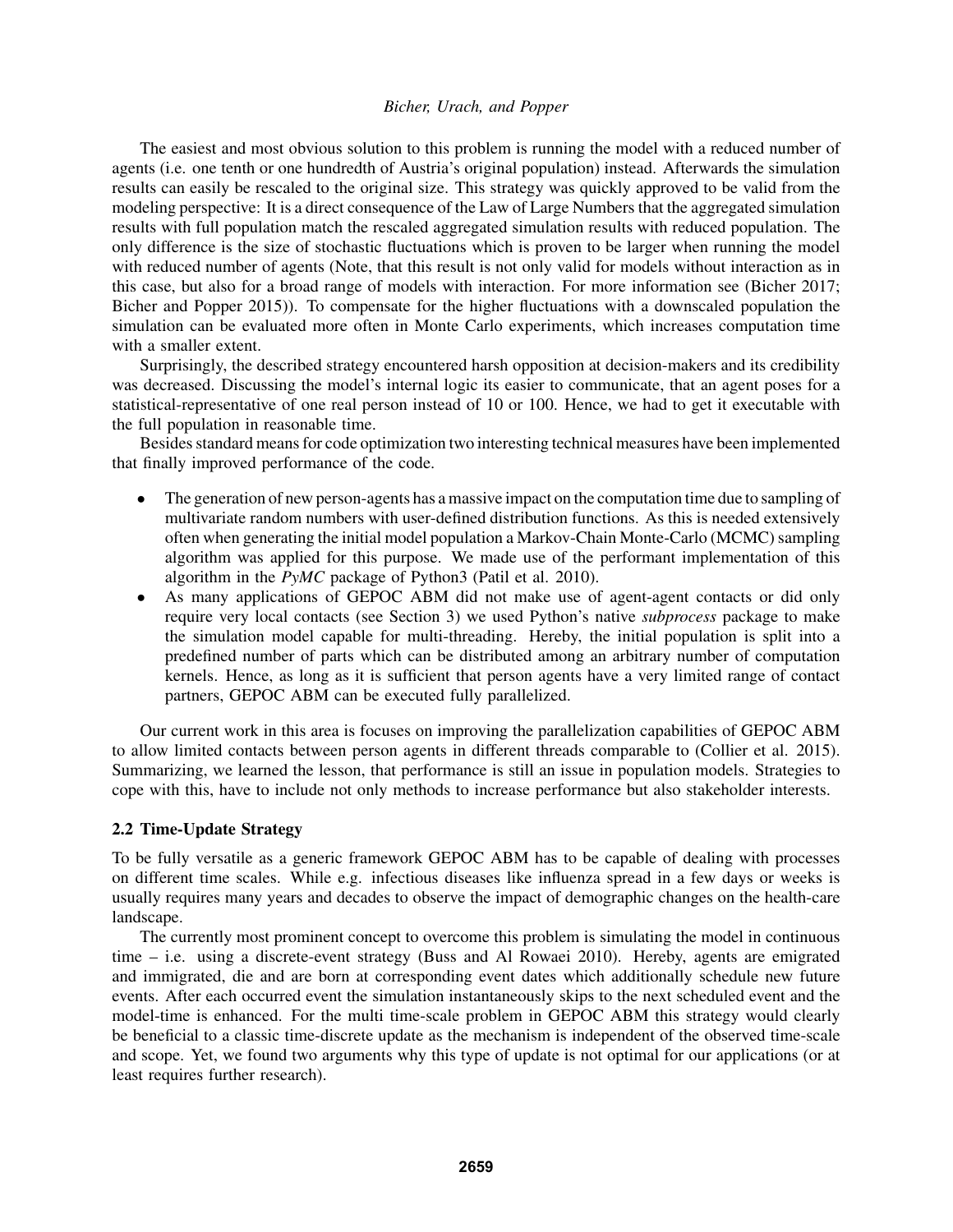- Finding the next event to occur is always related to a sorting problem. With *N* denoting the initial number of agents in the model the computational efforts of the ABM consists of iteratively executing the occurring events (resulting in a problem of  $\mathcal{O}(N)$ ) and correctly inserting the newly scheduled events to the event list (e.g. using a standard divide-and-conquer algorithm with  $\mathcal{O}(\log(N))$ ). Therefore, the total computational efforts of the model calculate to  $\mathcal{O}(N \log(N))$  which is delicately larger than using a time-discrete strategy with  $\mathcal{O}(N)$  effort. Though, there has been progress in reducing the computational efforts of continuous-time population models by using internal model logic (Reinhardt and Uhrmacher 2017; Warnke et al. 2016) they can never depend linearly on the number of agents. Hence, this kind of update strategy is significantly slower (at least as long as the model does not use agent-agent contacts).
- Discrete event update is known to cause difficulties if there exists a global interaction level. We explain this problem on a short example: Suppose, GEPOC ABM is used to investigate the effects of overpopulation. Therefore, the population density of the country is assumed to have a negative impact on the death rate. As the population density changes with every occurring event, it is impossible for a person-agent to correctly define its own death date in advance. The only solution to this problem would be, to re-sample all death dates of all agents whenever the population density changes. This leads to a massive overhead.

The second option to update ABMs is applying discrete time-steps: Instead of deciding *when* a specific event happens the model iterates through time asking *if* a specific event occurred in a regarded timeinterval. Hereby so called transition probabilities are used. For the multi-scale problem in GEPOC ABM the simulation needs to be executable (and valid) with time-steps of arbitrary lengths. Hereby, two problems occur:

- Firstly, it is mathematically impossible to correctly transform transition probabilities from one to a different time-step length without changing the (expected) simulation outcome. This is exhaustively discussed in (Bicher 2017) and is best imagined by a simple gedankenexperiment: Say, a female agent has a probability  $p_t$  to give birth to a child during a time-interval with length  $t$ . Now, assume that the time-step length should be halved to *t*/2. Hence, we are looking for a rescaled probability  $p_{t/2}$  so that two steps of the rescaled model lead to the same results as one step of the original one. Easily seen, this task is impossible to solve as (independent of the choice of  $p_{t/2}$ ) the rescaled model makes it possible that two children are born after the regarded time-interval.
- Secondly, the occurrence of two or more events in one model time-step leads to causality problems. Especially in the case of population models it makes a crucial difference if an agent dies before it recreates, emigrates before it dies, recreates before it emigrates or vice versa. Hence, using discrete time-steps always requires additional model logic.

Consequently neither of the two time-update strategies is optimally suited for a generic population model. The proposed solution presented in the model definition and in Figure 1 can be interpreted as an event-based strategy embedded in a time-discrete update. On the global level, there is a time-step that manages the update of the *time* variable. For most transition probabilities we applied the approximation formula

$$
p_{\Delta t'} = 1 - (1 - p_{\Delta t})^{\frac{\Delta t'}{\Delta t}} \tag{1}
$$

to scale transition probabilities from one to a different time-step length ( $\Delta t \to \Delta t'$ ). This formula is motivated from geometric distribution.

On the agent-level, the boolean-statement *that* something happens is linked to an event with occurrence time *when* it happens. Hereby, ordering of events is clear from the start and illogical event sequences are excluded. It is possible to e.g. hospitalize, treat and release an agent in just one model time-step automatically generating plausible hospitalization and release dates. Hence, as an additional benefit, it is not always necessary to use atomically small time-steps to investigate small time-scopes. Summarizing,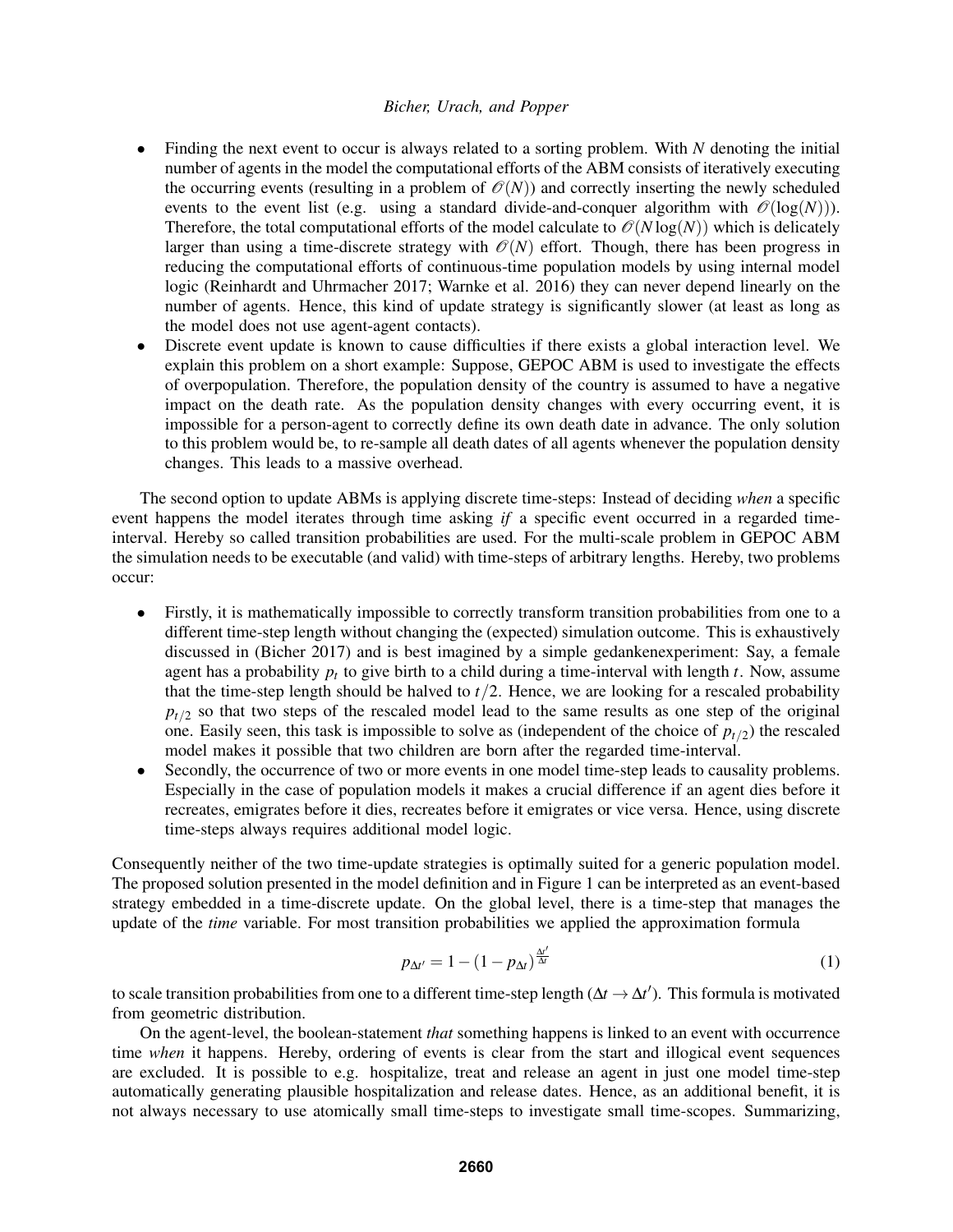we learned the lesson, that there is no optimal time-update strategy for a *generic* population model. Event oriented concepts appear promising, but require further research.

## 3 APPLICATIONS AND MODEL EXTENSIONS

GEPOC ABM has already proven its flexibility as a basis model for population based research in various areas. Since its validation in 2015 GEPOC ABM has been used for several health-care related applications of which we specifically want to explain the three largest in detail.

Vaccination Rates: Eradication of measles and polio is one of many goals the World Health Association (WHO) is trying to achieve until year 2020. Hereby, besides other factors especially high vaccination numbers among the population play a key role. In case a high percentage (about 95% are estimated) of all inhabitants are vaccinated so-called herd-immunity effects will prevent potential epidemics from breaking out which, in the long run, leads to the full eradication of the disease. To stay in control about the progress every country is obliged to yearly report the percentage of vaccinated infants among their age-cohort – we will furthermore refer to this number as "vaccination rate" – to the WHO.

Though numbers of sold vaccination doses as well as age of their recipients are (quite) well known in Austria calculation of these rates for reporting reasons is not as simple as it seems. Due to fluctuations among the population primarily caused by high immigrant/refugee numbers a dynamic simulation model was used to correctly determine the vaccination rates and improve the formally used calculation method.

We extended GEPOC ABM to get an image about the current MMR (measles, mumps, rubella) and polio vaccination rates in Austria. According to availability of doses (gained from data about real sold doses) and the vaccination regimen each person agent is assigned vaccinations. With specifically calculated vaccination rates for regular immigrants and refugees the model fully considered the effects of a fluctuating population. The simulated numbers were reported by the Austrian Ministry of Health and Women's Affairs and can be accessed via the web-page of the WHO or in two short reports about the current situation in Austria (Bundesministerium für Gesundheit und Frauen 2017; Bundesministerium für Gesundheit und Frauen 2016). Besides giving access to a more precise calculation method GEPOC ABM additionally provides deeper insights into the dangers of measles outbreak. E.g. using accredited estimates for the chance that a vaccination successfully immunizes the recipient and people who were immunized by past illnesses we are additionally able to give information about the percentage and distribution of immune persons.

Re-hospitalization of Psychiatric Patients: Re-hospitalization rates of psychiatric patients are considered as a metric of quality of care. Yet, risk factors which enforce high percentages of re-hospitalized patients are still not fully understood and are a heavily researched area. In order to test the plausibility of several risk factors commonly believed by domain experts, and to compare different types of health service interventions in terms of differences in re-hospitalization outcomes, a simulation model was implemented.

GEPOC ABM was extended by several functionalities. First, person-agents were given a probability to visit mental hospitals and have a stay of several days during which they are diagnosed. Afterwards, every person-agent has a certain chance to become re-hospitalized again dependent on diagnosis, sex, age and other risk factors with were key objects of the investigation. Assuming that the chance depends on the mean-distance to the nearest hospital, person-agents were assigned a residence (NUTS3 region). Hereby, impact of infrastructural changes could were tested. Moreover, assuming that the chance depends on co-morbidities, diabetes mellitus was implemented as background disease. This way also the influence of our aging society was analyzed. More information about this model is found in (Zauner et al. 2017; Bicher et al. 2017).

Number, Severity and Diagnosis of Stroke Incidences: Implementation of stroke units in hospitals is a heavily discussed topic (Wilbacher 2005). On the one hand, these units are known to significantly decrease the risk of mortality and consequential damage in case of a stroke incident compared to regular hospital units (Barnett 2000). On the other hand, operation of these specialized units is expensive, especially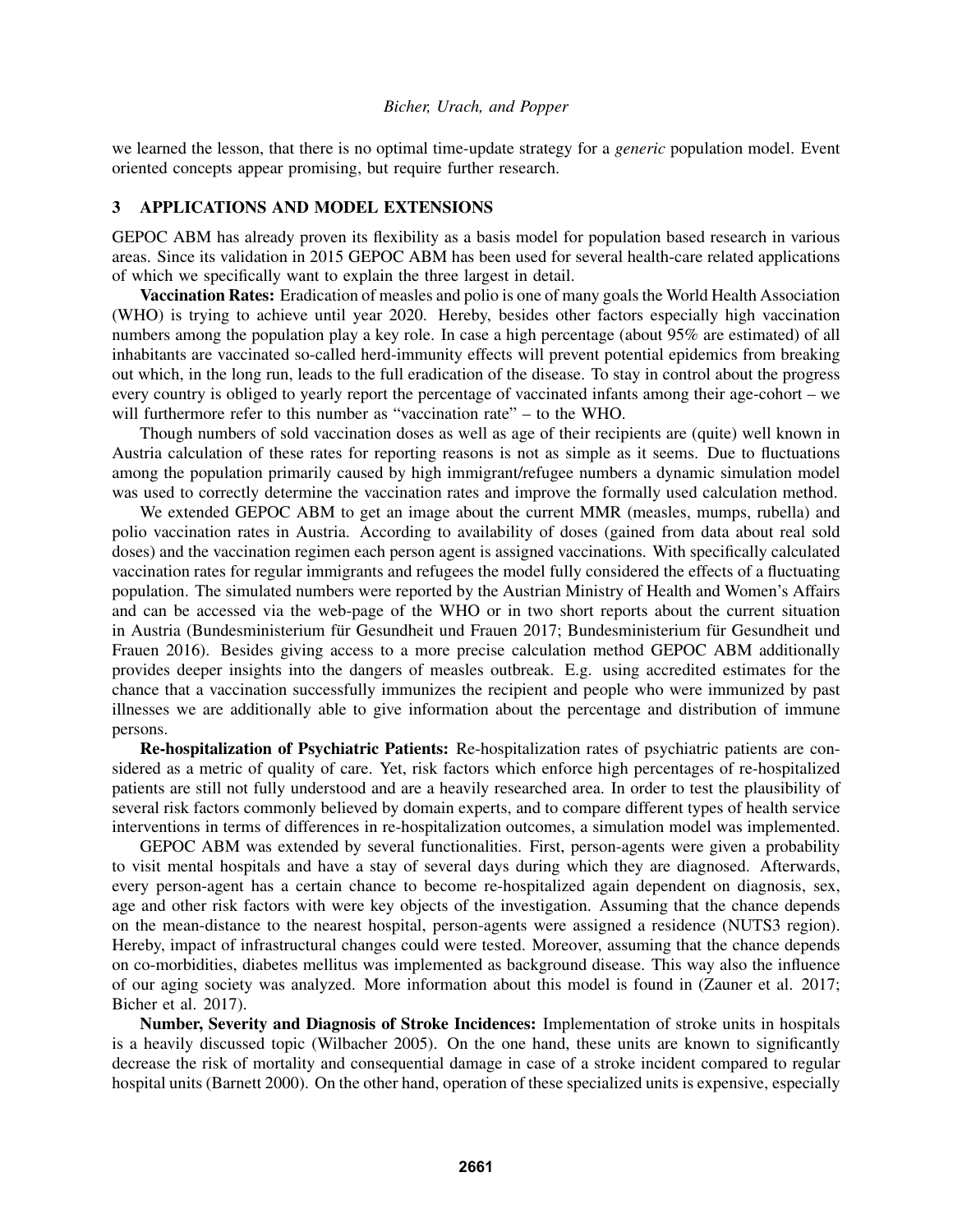when not in use. Therefore, DEXHELPP started with rigorous analysis on the need for stroke treatment using a dynamic simulation model.

Person-agents in GEPOC ABM were extended by a chance to suffer from a stroke with a certain severity and a specific type (diagnosis). This chance is implemented to depend from the person-agent's age, sex and residence district as well as having had a previous stroke incident. Hereby, we were able to observe stroke-related parameters which (in Austria) cannot be accessed from data like the average number of stroke incidences per person or the total number of stroke-caused deaths. The model is not yet fully validated, but will contribute to improve services provided for stroke treatment by giving a very detailed picture of the need.

Motivated by these three applications a couple of toolboxes have been developed that can optionally be used to extend GEPOC ABM if needed. Hereby, certain parts that have been required for the case-studies and were deemed to have potential use in future applications were made reusable in a more generic form. We will present the two most interesting here.

### 3.1 Parametrization of Diseases via Incidence and Prevalence

Taking a closer look at the three applications presented above the experienced modeler will quickly observe that none of them relies on any contacts between person-agents (Note, that the first mentioned application modeled measles vaccinations and not measles infections). GEPOC ABM offers the possibility to implement contacts e.g. between persons/patients/hospitals/physicians, but the given research problems defined by our collaborating decision makers (e.g. Austrian Ministry of Health, Main Association of Social Insurances, Gesundheit Österreich GmbH) hardly required this functionality yet. Although we made use of contacts in smaller and more academic studies (patients  $\leftrightarrow$  doctors in (Nowotny, K. 2018)), the three important applications presented earlier taught us that simulation-based research in Health Technology Assessment, Health System Research and Health Services Research does not necessarily rely on contacts or contactnetworks. On the one hand, this can be considered as good news as GEPOC ABM can make full use of parallelization. On the other hand, the dynamics of the resulting models are scientifically less interesting. Causes for the lack of need in contact-based models in health-care applications can only be speculated. One possible reason might be that the impact of non-transmittable diseases (e.g. cardiovascular diseases, neurological diseases, chronic progressive diseases) on the health-care system is massive – even compared to infectious diseases.

For this reason we decided to implement a toolbox that makes it possible to quickly extend GEPOC ABM with a non-transmittable disease. We united the mechanism used for diabetes mellitus in the rehospitalization module and the mechanism for stroke incidences in the last application to form one generically applicable model add-on. As diabetes is parametrized using prevalence data and stroke is parametrized using incidence data the generic module is capable for using both data of these epidemiological key figures. Hereby it is important to mention that the strategy only considers new cases and does not regard the recovery from the medical condition.

Incidence or to be precise the incidence rate is defined as a measure for the probability of at least one occurrence of a certain medical condition in the observed time-interval. An incidence rate of *I* per year implies that a person who does not show the regarded medical condition before has a probability of *I* to show the medical condition after one year. Often incidence rates are given as average number of persons showing the condition per 1000 or 10000 as it is easier to interpret.

Incidence rates can be used to extend GEPOC ABM in a very natural way. Every healthy person-agent schedules the "medical condition"-event in the course of the regarded time-step with a probability directly calculated from the incidence rate. In case GEPOC ABM is run with yearly steps, the incidence rate can be taken directly, otherwise it is rescaled using formula (1). Although incidences are sufficient to simulate new cases it is necessary to know about the prevalence at least for the initial setup of the person-agents. Hence, incidence rates alone are usually not sufficient to parametrize the model.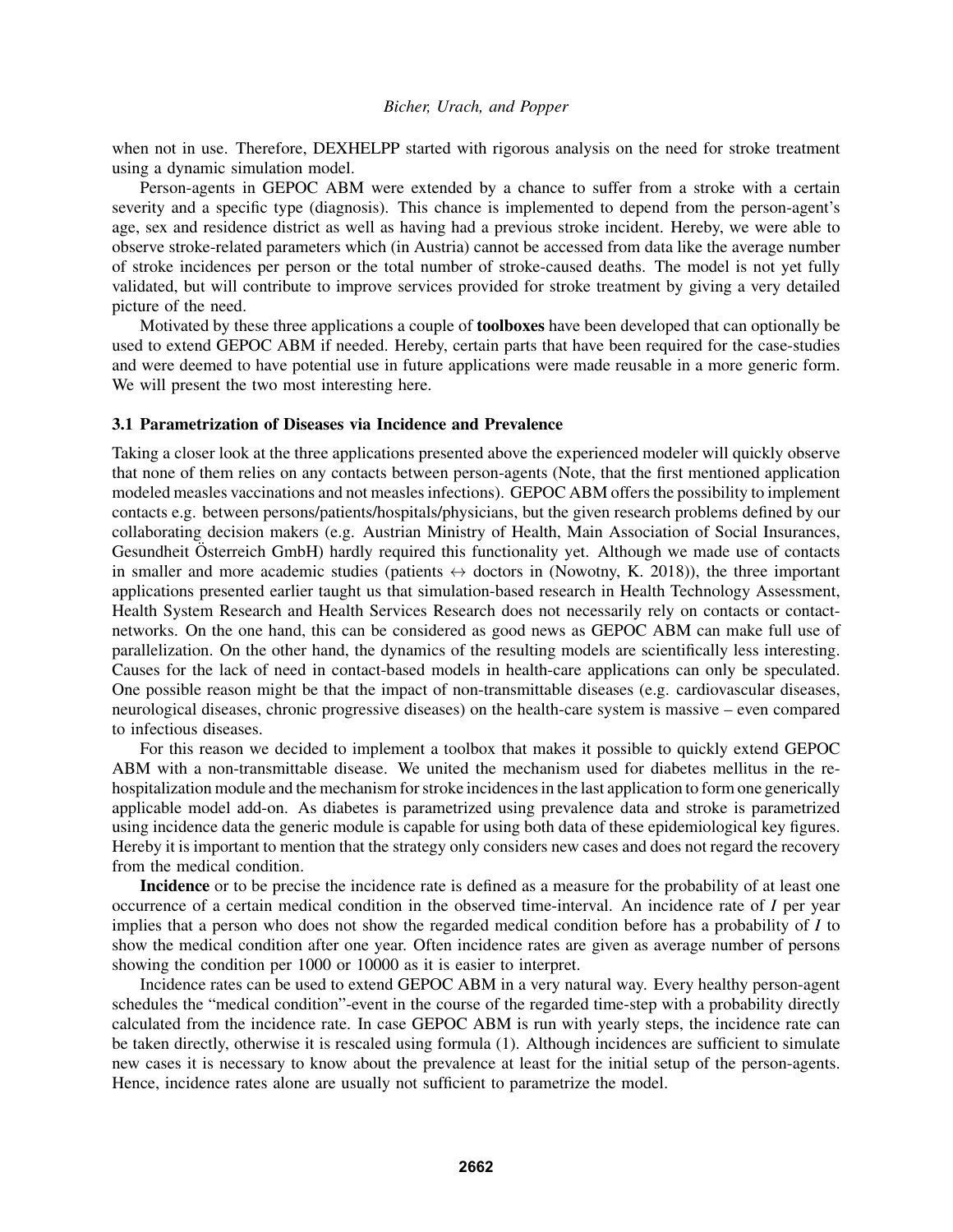Prevalence is a measure for the total number of persons suffering from a specific medical condition and is usually given as a fraction of the total population. As for the incidence rate we often find this number described as number of cases per 1000, 10000 or 100000 persons to make it easier to depict.

In the contrast to incidence rates, the extension of GEPOC ABM using prevalences is not that natural. We found it most convenient to follow a two phase strategy. First, the model time-step is executed as defined in Section 2 (including immigration). Hereby, the total population  $P$  and the fraction  $F'$  of person-agents suffering from the medical condition are counted directly after execution of all agent-events. Thereafter, the known prevalence *F* of the medical condition is compared with *F*'. If data and model are valid,  $F' < F$  should result as the number of cases is only reduced in the first phase (deaths, emigrations, recoveries). Hence,  $(F - F')P$  describes the total number of person-agents that should suffer from the medical consideration according to the data, but do not show this behavior in the model so far. Therefore in phase two,  $(F - F')P$ healthy person-agents are randomly picked from the agent population to start suffering from the medical condition. Easily seen, this strategy becomes more accurate the smaller the used time-step and the more prevalence data points are given. If the step-width of the model time-steps is chosen smaller than the time-resolution of the data it is useful to linearly interpolate the data points to avoid unsteady jumps of the prevalence in the model.

Clearly, in case of direct conflict the incidence strategy would be preferred as it is the more natural way parametrising a disease in an ABM. Yet, incidence data for diseases is usually harder to get. The strategy for parametrization of prevalence might seem unusual for an agent-based model, but gives perfect control about the total number of cases and has proven to be perfectly suited for simulation of chronic diseases like diabetes mellitus. Summarizing, we learned the lesson, that a lot of problems don't require agent-agent contacts. It is important to have the possibility, but its same important to get rid of it, if not needed or applicable.

#### 3.2 Giving Agents a Place to Live

As seen in the Stroke and the Re-Hospitalization application of GEPOC ABM it is often necessary to extend the person-agents properties by a residence. One could mention this feature to be a necessary feature of population models in general, but turns out to be a massive overhead if not needed. We decided to generalize the findings of the two case studies that required agent residences in a generic *Geography* toolbox that samples residences to person-agents.

In the course of this development soon a couple of problems occurred. Firstly, the administrative landscape is permanently changing: Each year a couple of districts and municipalities are dissolved, joined or reassembled. A very prominent example for this is the former district "Wien Umgebung" which was split up into four neighbored districts in 2016. Secondly, different partitions of Austria are not always compatible. It happens quite often that smaller units are not uniquely contained in larger units. For example one quickly finds ZIP regions that belong to two or more different political districts. The administrative regions for health-care service ("Versorgungsregionen") even overlap with the Austrian federal states.

In order to develop a generic solution that works independently of the investigated partition of Austria we decided to sample residences in form of GIS coordinates. This method is beneficial compared to sampled regions as a coordinate is always linked to one unique region per investigated partition. This region may change with time if units are joined or separated, but can always be found as long as the GPS outline of the partition is known.

We implemented the following algorithm to sample a random GPS coordinate with respect to a given partition of Austria (equivalent to the one presented in Section 3.3.1 in (Gallagher et al. 2018)):

- 1. Sample a random region the person-agent is planned to live in according to a given distribution.
- 2. Sample a uniformly distributed point inside the region according to its GSP outline.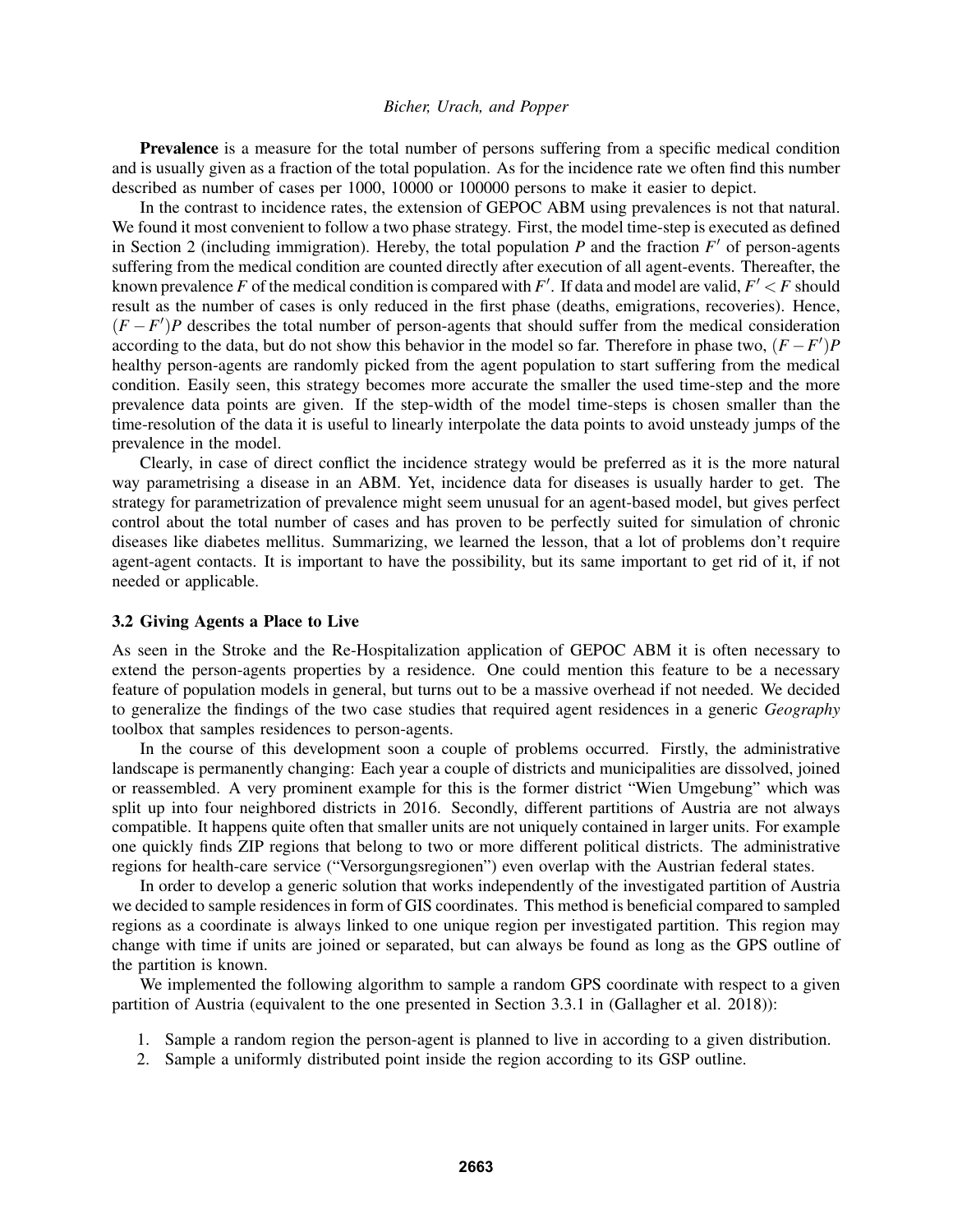Hereby we worked hard to improve the performance of the latter part. Standard algorithms to sample a uniformly distributed coordinate in a given region are based on a rejection algorithm. I.e. a uniformly distributed point inside the bounding-box of the polygon (or to be precise multi-polygon) is sampled and accepted if it lies inside the regarded region. The strategy requires to check if the sampled point lies inside the polygon at least once which requires that many scalar multiplications as corner-points on the outline. It is particularly inefficient if shapes are not 0-connected (as the district of "Amstetten" seen in Figure 2), not 1-connected (as the district of "St Pölten Land" seen in Figure 2), or elongated and diagonally oriented.

Hence, we decided to use a different strategy based on the idea that there exists an explicit formula to calculate a uniformly distributed point inside a triangle. Given two independent uniformly distributed random numbers  $r_1$  and  $r_2$  between 0 and 1 and three points  $A, B, C \in \mathbb{R}^2$  forming a triangle then

$$
x := A(1 - \sqrt{r_1}) + B(1 - r_2)\sqrt{r_1} + Cr_2\sqrt{r_1}
$$
 (2)

is a uniformly distributed point inside  $\triangle ABC$  (Osada et al. 2002). As we could not find a full proof for this statement in literature we added it to the Appendix section.

Using this formula our strategy states as follows.

- 2.a Perform a Constrained Delauney Triangulation (CDT) of the shape and calculate the areas of all resulting triangles. Note, that this has to be done only once for each region and can be reused.
- 2.b Pick one random triangle from the list of triangles weighted by their area.
- 2.c Pick a uniformly distributed point inside the triangle according to formula (2)

The concept of the CDT is visualized on the two aforementioned districts in Figure 2. Experiments showed that this version of the method is about ten times more efficient than the rejection algorithm. Figure 3 shows 100000 sampled residences according to a given distribution on municipality level (Austria is partitioned in about 2700 of them). Highly populated areas, especially the large cities Vienna, Graz, Linz, Salzburg and Innsbruck are well visible. Also the influence of the Alps which range from the south-west almost until Vienna in the north-east is very picturesque.

Although the sampling algorithm works nicely the Geography module of GEPOC ABM can not yet be considered a validated generic model extension so far especially due to a lack of parametrization data. First of all, joining and splitting of regions cause problems with standardized data storage and acquisition for parametrization of the module. Secondly, data availability for parametrization of internal migration of person-agents is unfortunately insufficient. We currently plan to include settlement information from the Global Human Settlement Project (Florczyk et al. 2016) to make population distribution even more realistic. Summarizing, we learned the lesson, that sampling of solely residential regions (Federal States, NUTS3 Regions, Political Districts,. . . ) is not sustainable. We require sampled coordinates.

## 4 CONCLUSION

As seen in the three case studies GEPOC ABM has already proven its worth as a generic population base module for different health-care related research problems. Due to our close collaboration with decision makers we are able to continuously improve and extend the model to make it easier applicable and more flexible. Hereby we were taught valuable lessons about population modeling and modularity of simulation models which we shared in this work.

Still, there are many open questions which require further research. The parametrization of spatial aspects and hereby especially the internal migration involves data difficulties which we plan to solve in the next years. Also the usage of a large computation cluster for reduction of calculation times is planned very soon. Finally, we aim to apply the model for research problems apart from health-care to get additional insights.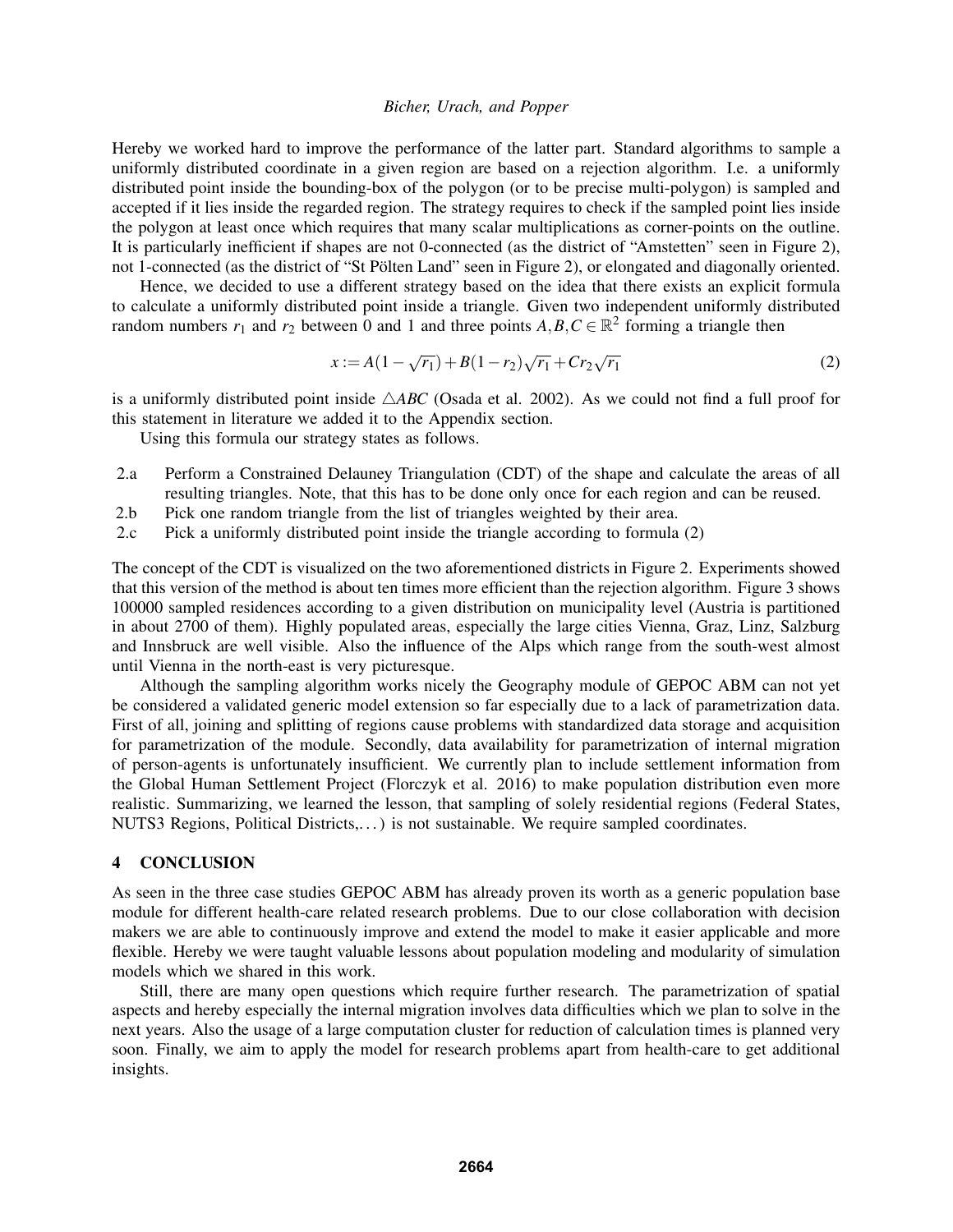

Figure 2: Constrained Delauney Triangulation of districts "St. Polten Land" (left) and "Amstetten" (right) for GIS-coordinate sampling (status Jan 1st 2013). The colors of the triangles indicate their area.



Figure 3: Sampled residences for 100000 agents according to distribution for municipalities (Jan 1st 2013).

## **REFERENCES**

- Barnett, H. J. M. 2000. "The Imperative to Develop Dedicated Stroke Centers". *Journal of the American Medical Association* 283(23):3125.
- Bellifemine, F., A. Poggi, and G. Rimassa. 1999. "JADE–A FIPA-compliant agent framework". In *Proceedings of the Practical Applications of Intelligent Agents*, 97–108.
- Bicher, M. 2017. *Classification of Microscopic Models with Respect to Aggregated System Behaviour*. Dissertation, Institute for Analysis and Scientific Computing, TU Wien, Vienna, Austria.
- Bicher, M., B. Glock, F. Miksch, G. Schneckenreither, and N. Popper. 2015. "Definition, Validation and Comparison of Two Population Models for Austria". In *Proceedings of 4th UBT Annual International Conference on Business,Technology and Innovation*, edited by E. Hajrizi, 174–179. Durres, Albania: UBT - Higher Education Institution.
- Bicher, M., and N. Popper. 2015. "Spatial Effects in Stochastic Microscopic Models Case Study and Analysis". *IFAC-PapersOnLine* 48(1):153–158.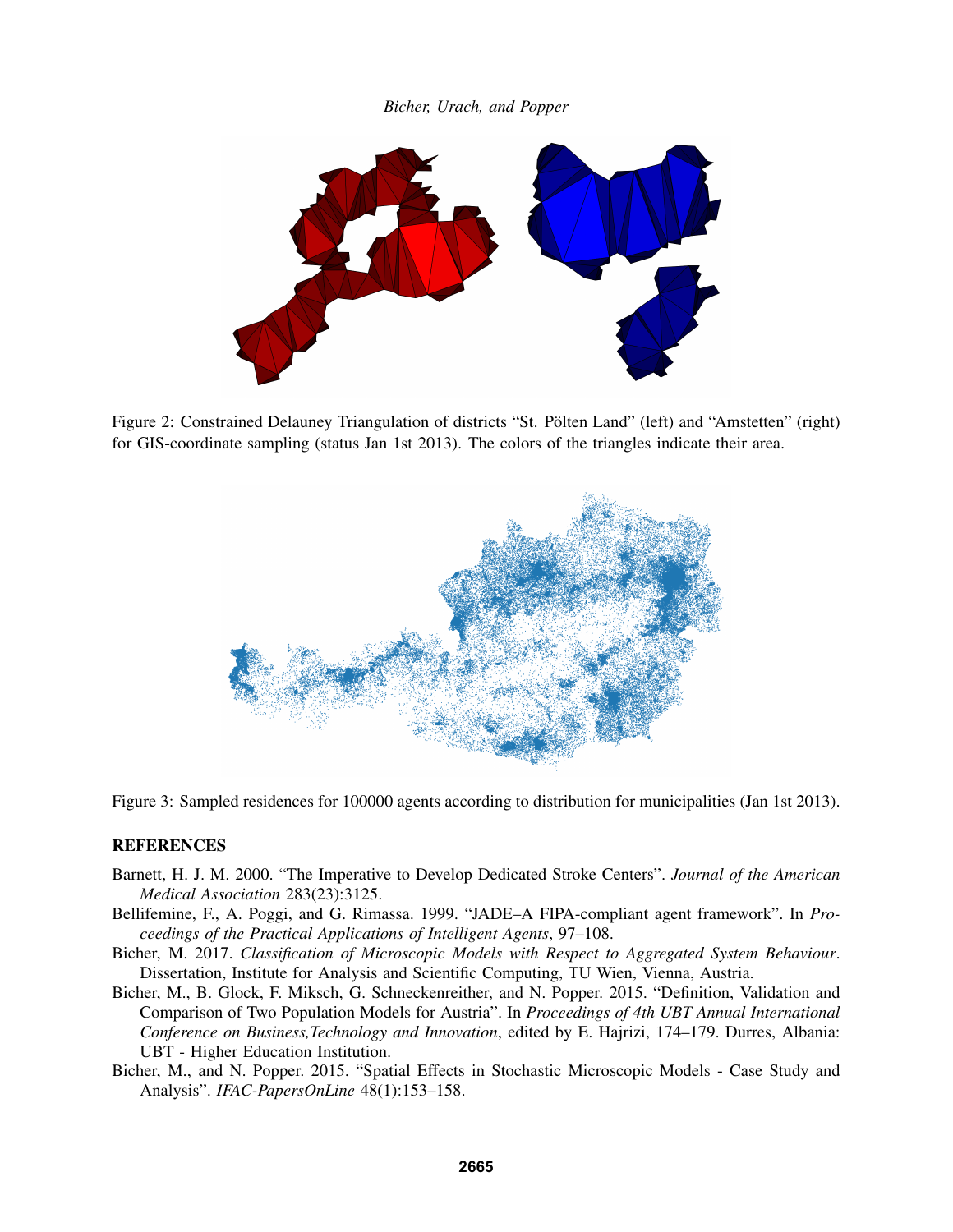- Bicher, M., and N. Popper. 2016. "Mean-Field Approximation of a Microscopic Population Model for Austria". In *Proceedings of the 9th EUROSIM Congress on Modelling and Simulation*, 544–545. Oulu, Finland.
- Bicher, M., C. Urach, G. Zauner, C. Rippinger, and N. Popper. 2017. "Calibration of a Stochastic Agent-Based Model for Re-Hospitalization Numbers of Psychatric Patients". In *Proceedings of the 2017 Winter Simulation Conference*, edited by W.K.V. Chan et al., 12. Piscataway, New Jersey: IEEE.
- Bundesministerium für Gesundheit und Frauen 2016. "Kurzbericht: Evaluierung der Masern Durchimpfungsraten". Technical report, BMGF, Vienna, Austria.
- Bundesministerium für Gesundheit und Frauen 2017. "Kurzbericht: Evaluierung der Polio-Durchimpfungsraten". Technical report, BMGF, Vienna, Austria.
- Buss, A., and A. Al Rowaei. 2010. "A comparison of the accuracy of discrete event and discrete time". In *Proceedings of the 2010 Winter Simulation Conference*, edited by B. Johansson et al., 1468–1477: IEEE.
- Collier, N., J. Ozik, and C. M. Macal. 2015. "Large-scale agent-based modeling with repast hpc: A case study in parallelizing an agent-based model". In *European Conference on Parallel Processing*, 454–465. Springer.
- Florczyk, A. J., S. Ferri, V. Syrris, T. Kemper, M. Halkia, P. Soille, and M. Pesaresi. 2016. "A new European settlement map from optical remotely sensed data". *Journal of Selected Topics in Applied Earth Observations and Remote Sensing* 9(5):1978–1992.
- Gallagher, S., L. F. Richardson, S. L. Ventura, and W. F. Eddy. 2018. "SPEW: Synthetic Populations and Ecosystems of the World". *Journal of Computational and Graphical Statistics* 0(0):1–12.
- Grigoryev, I. 2012. *AnyLogic 6 in three days: a quick course in simulation modeling*. Hampton, NJ: AnyLogic North America.
- Luke, S., C. Cioffi-Revilla, L. Panait, and K. Sullivan. 2004. "Mason: A new multi-agent simulation toolkit". In *Proceedings of the 2004 swarmfest workshop*, Volume 8, 316–327. Michigan, USA.
- Masad, D., and J. Kazil. 2015. "MESA: an agent-based modeling framework". In *14th PYTHON in Science Conference*, edited by K. Huff et al., 53–60.
- Nowotny, K. 2018, June. "ECO Landarzte gesucht: Immer mehr Orte ohne Ordination". TV documentary. ¨
- Osada, R., T. Funkhouser, B. Chazelle, and D. Dobkin. 2002. "Shape distributions". *ACM Transactions on Graphics (TOG)* 21(4):807–832.
- Patil, A., D. Huard, and C. J. Fonnesbeck. 2010. "PyMC: Bayesian stochastic modelling in Python". *Journal of statistical software* 35(4):1.
- Reinhardt, O., and A. M. Uhrmacher. 2017, April. "An Efficient Simulation Algorithm for Continuous-Time Agent-Based Linked Lives Models". In *ANSS 2017 Spring Simulation Multi-Conference*. Virginia Beach, Virginia.
- Statistik Austria 2016. *Statistisches Jahrbuch Osterreich 2016 ¨* . Verlag Osterreich GmbH. ¨
- Tisue, S., and U. Wilensky. 2004. "NetLogo: A simple environment for modelling complexity". In *International Conference on Complex Systems*, Volume 21, 16–21. Boston, Massachusetts.
- Warnke, T., O. Reinhardt, and A. M. Uhrmacher. 2016. "Population-based CTMCS and agent-based models". In *2016 Winter Simulation Conference (WSC)*, 1253–1264. Piscataway, New Jersey: IEEE.
- Wilbacher, I. 2005. "Stroke Units Österreich im Internationalen Vergleich". Technical report, HVB EBM.
- Zauner, G., C. Urach, M. Bicher, N. Popper, and F. Endel. 2017. "Spatial psychiatric hospitalization modelling in an international setting - an agent based approach". In *Proceedings of the International Workshop on Innovative Simulation for Health Care 2017*. Barcelona, Spain. To Appear.

# APPENDIX

Proof of statement (2).